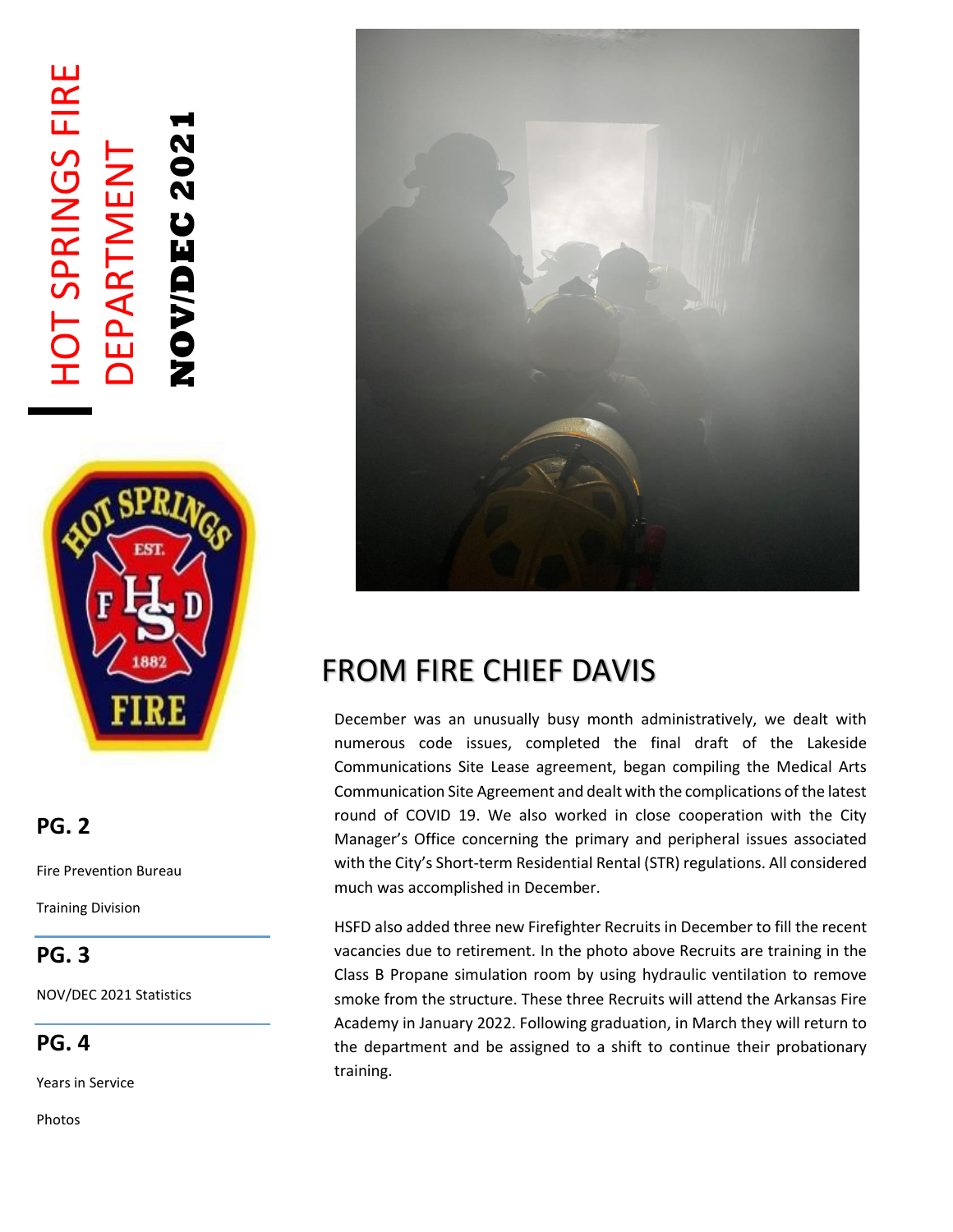

*Picture Above: FF Recruit conducts forcible training with a member of the NPC Baseball team.*

## **FIRE PREVENTION BUREAU**

#### FIRE MARSHAL, TOM BRAUGHON

The Fire Prevention Bureau conducted 14 inspections for NOVEMBER including 6 Certificate of Occupancies: Iron Crow Antiques, The Loud Library, Medicus Billing, Central City Nutrition, Crass and Smith, and The Jacob Ray Firm PA.

In December, the Fire Prevention Bureau conducted 29 inspections including 9 Certificate of Occupancies: Vapor 100, Hurst Income Tax Service, Lakeside Practice Field, Smile Hot Springs, Cove Tourist Court, Zen, Habitat For Humanity, Michelle Harvey, and The Heist.

*Picture Below: Captain Josh Lacy assists a member of the NPC Baseball Team as they climb the aerial apparatus*.



## **TRAINING DIVISION**

TRAINING OFFICER, TY FARRIS

- Pump testing of all apparatus was completed by an independent testing company. HSFD personnel assisted with this testing that ensures all apparatus meet the standards set for pumping operations needed at fire incidents.
- Driver/Operator training was conducted in November with HSFD personnel participating in the Apparatus Skills Course. This is a driving course that puts Drivers in situations that would be encountered in everyday driving and responding to emergency incidents. This training also allowed FF Recruits to drive apparatus in a controlled environment as they progress through their probationary year.
- HSFD and Lifenet co-sponsored a CPR Instructor course enabling each entity to increase their number of CPR Instructors. Training Officer Farris and Ryan Hamilton of Lifenet taught the course. HSFD had 5 personnel attend the training.
- Fit testing for SCBA masks was done for all HSFD employees. This testing is part of our annual process to ensure that all Firefighters are fitted with the correct size of mask and that their masks don't have any defects, which could allow particulates from a fire to enter a Firefighter's mask.
- Training Officer Farris provided fire extinguisher training for Head Start Schools for their annual in-service classes. Approximately 40 people attended the training.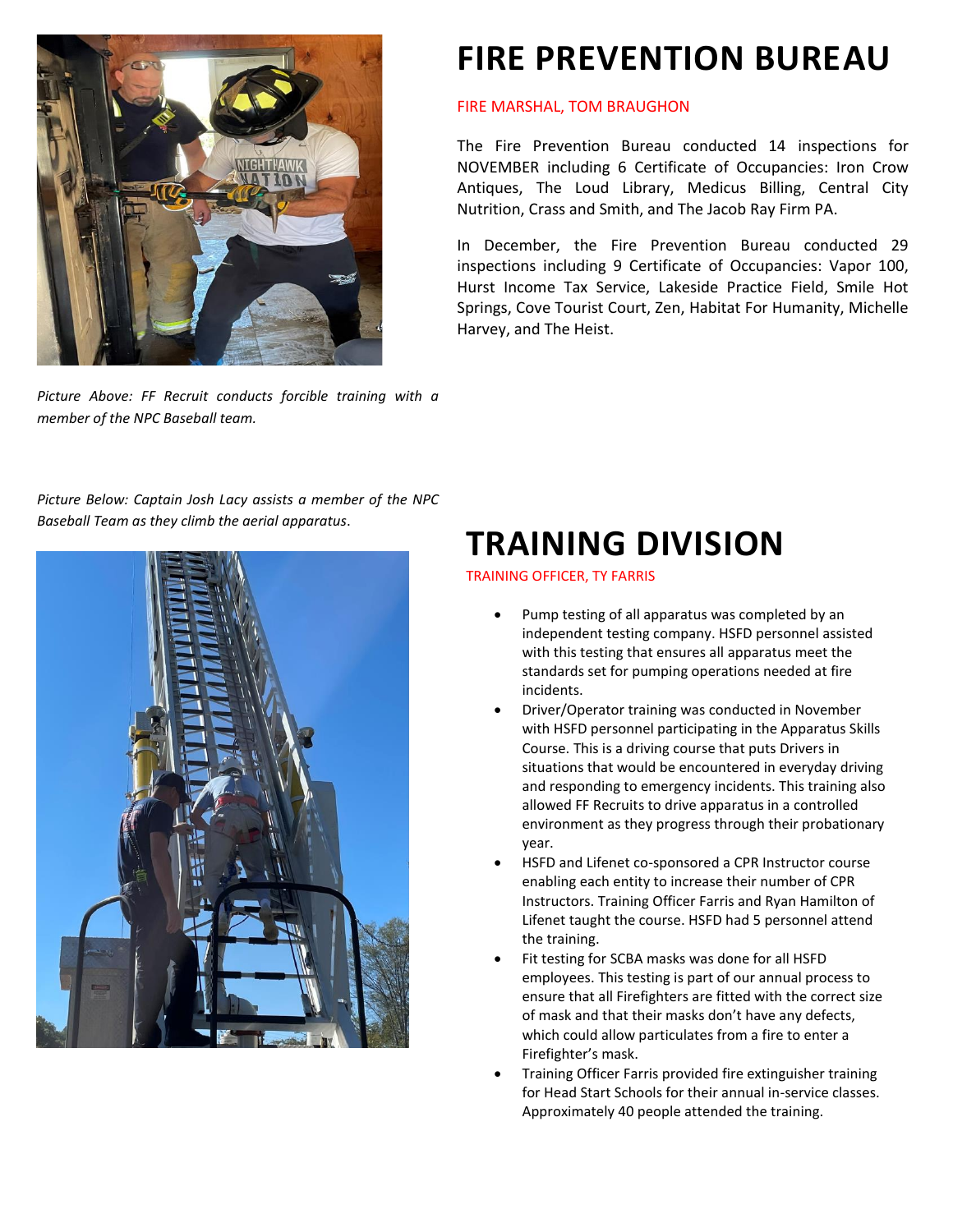

# **NOV/DEC 2021**

#### STRUCTURE FIRES

Structure fire loss through December 2021: \$1,030,88.

Total Property Saved through December 2021: \$12,712,780.

Average response time to structure fires through December 2021: 4:19.





## **MONTHLY INCIDENT COUNTS 2021 SITUATION FOUND**